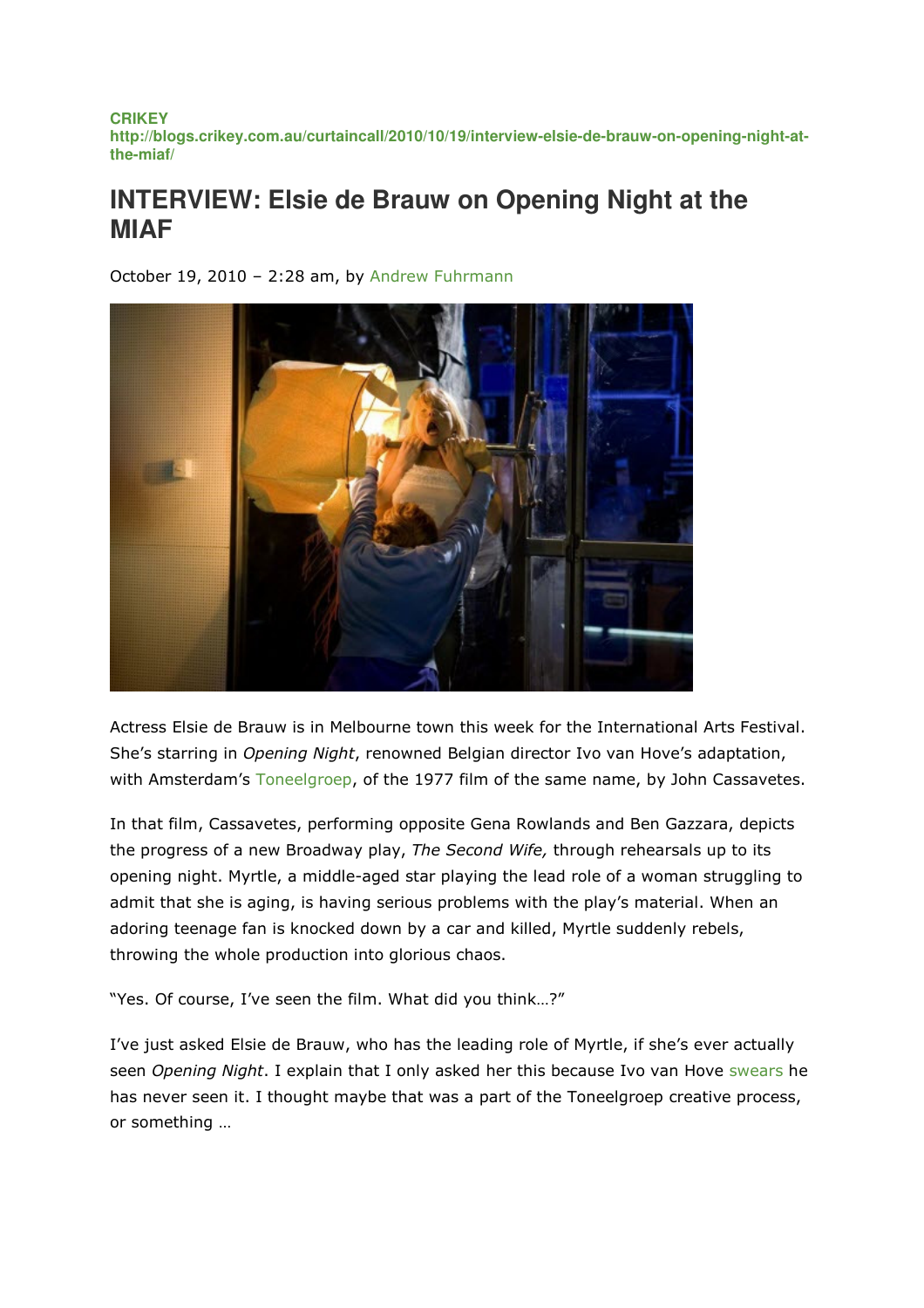"Yah, yah, yah. No. I know he says that, but I doubt that it's true, you know. When we do an adaptation of a film, I like to watch it because you always get something out of it, an inspiration."

And what did she think of the film?

"How can you ever make a play out of this? What is it? A movie about a play. How do you turn that into a play, a play about a movie about a play?"

But this groundbreaking treatment of a landmark film is precisely typical of European enthusiasm for Cassavetes's work. Even in 1978, when Opening Night was being released into empty cinemas across Los Angeles and New York, before disappearing completely from American screens for more than twenty years, Europeans were hailing it as a masterpiece. Clearly, Ivo van Hove is a fan.

"Ivo's idea was, was, he's a big Cassavetes fan, he had already adapted Faces, another Cassavetes' movie, his idea was first to do *Husbands* [1970], but we didn't get the rights, or something. So then he found Opening Night, and we decided to do that."

The standout feature of van Hove's work with Toneelgroep, in this production in particular, is the use of filmic and other technologies to heighten theatricality. Livestreaming cameras are used to effect Cassavetes' extreme close-ups and lingering portraits, importing formal and compositional tropes from film to heighten the liveness of the theatre experience.